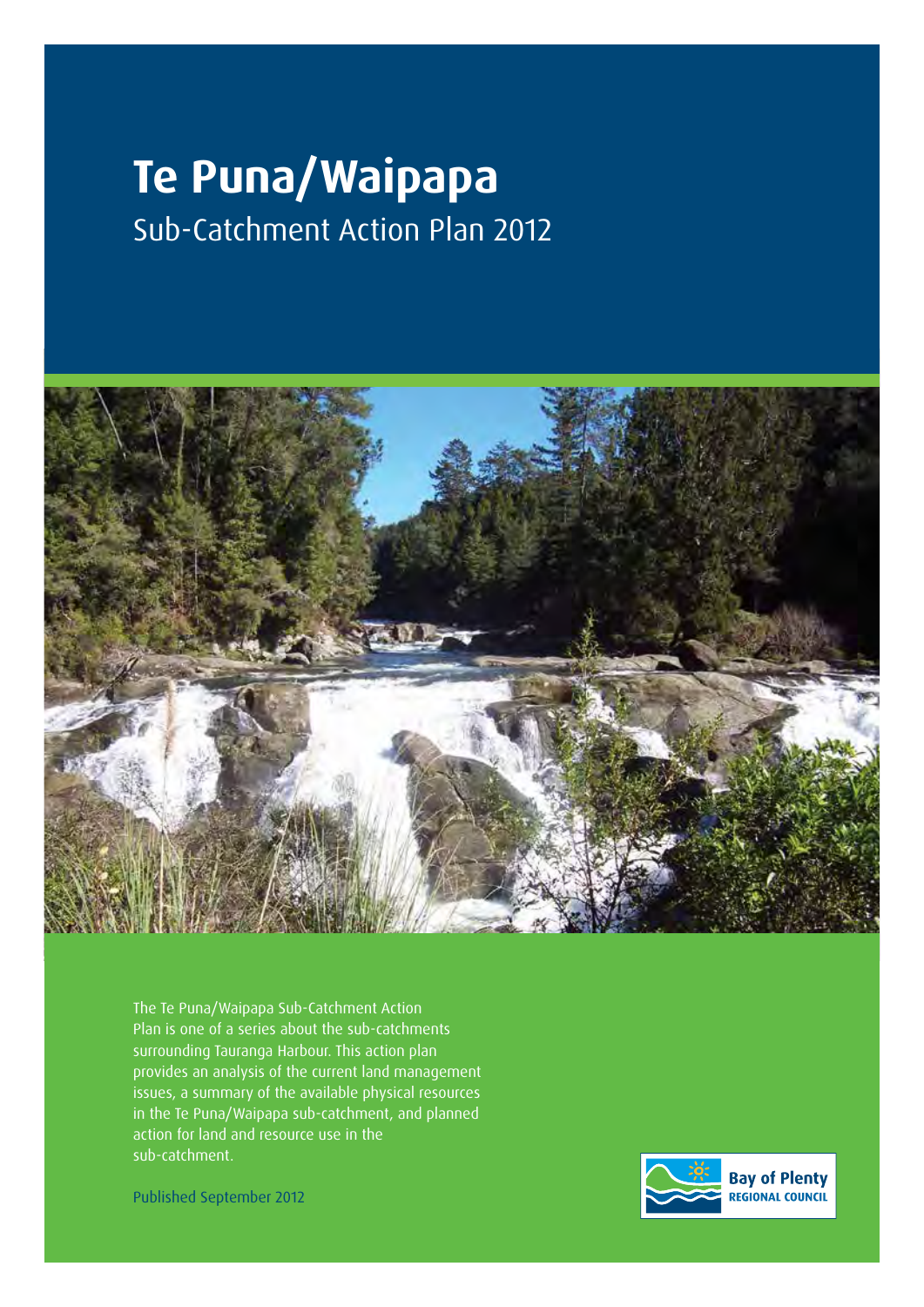## **Introduction**

The Te Puna/Waipapa sub-catchment is about 15 km north-west of Tauranga. It is 9345 hectares in area and flows from the Kaimai Range north-east to Tauranga Harbour. The Te Puna/ Waipapa sub-catchment is part of the Tauranga ecological district.

The sub-catchment is about 18 km long and five km wide. It includes 278 km of stream margins and 12 km of harbour margin. The primary waterways in the sub-catchment are the Waipapa and Te Puna Rivers, with two named tributary streams (Waione and Patirawa) and numerous unnamed tributaries.

The most widely spread class of vegetation cover in the sub-catchment is pastoral vegetation at 55 percent, spread across the catchment. Indigenous land cover (bush) is mainly in the Kaimai Range in the upper sub-catchment (23 percent), and horticultural land cover (13 percent) is in the middle and lower sub-catchment. Exotic forestry is spread throughout the middle catchment (six percent).

Sub-catchment soils are derived from air-fall ash and belong mainly to the Katikati Sandy Loam and Whakamarama Hill soil series, with occasional Otanewainuku steep-land soil series occurring in the upper reaches. These volcanic soils are versatile and naturally well-drained but are vulnerable to erosion under poor vegetation cover due to their shallow profiles.



*Source: BOPRC, ESRI, i-cubed, USGS, NASA, NOA*



*Source: BOPRC, ESRI, i-cubed, USGS, NASA, NOA*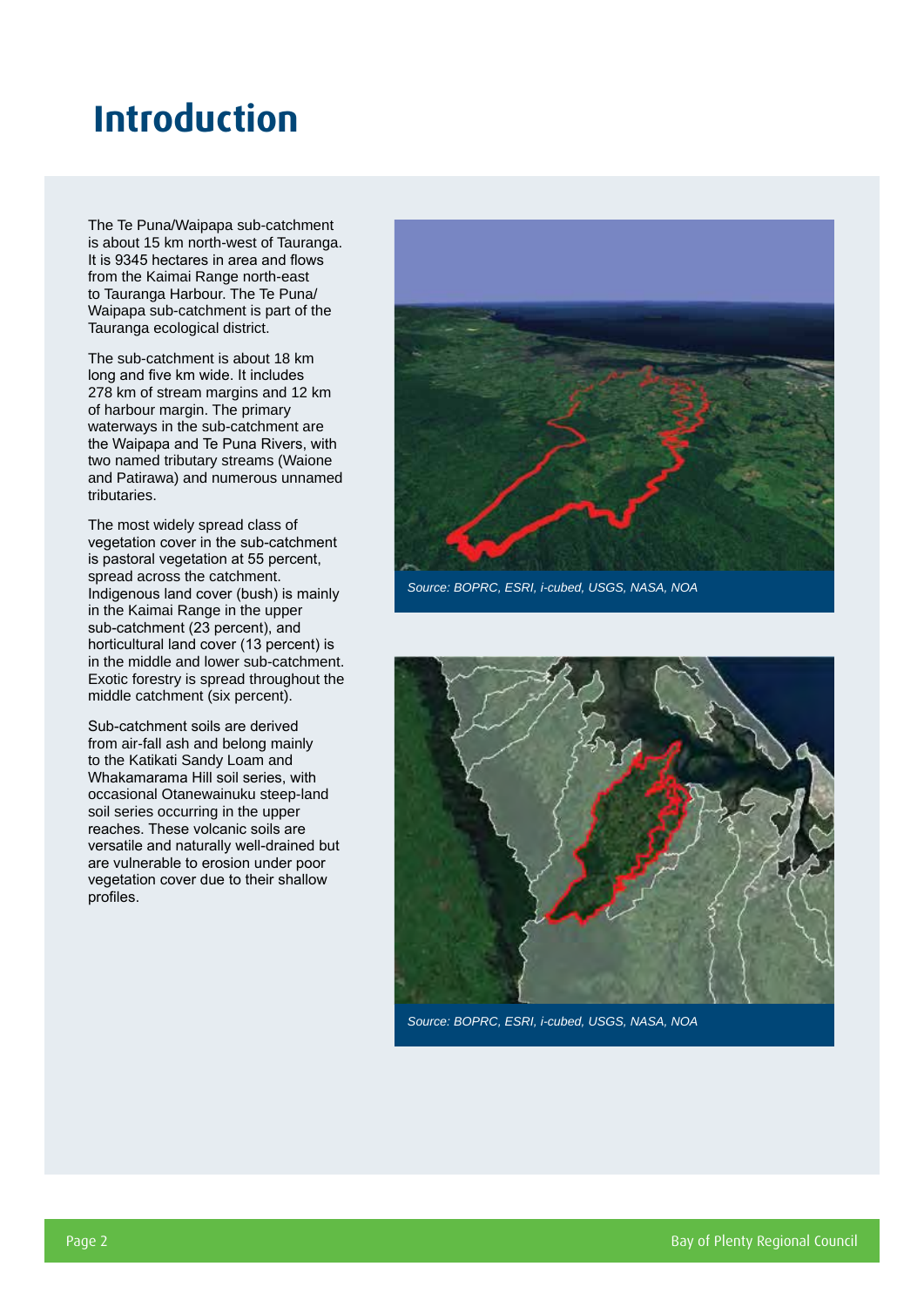## **Land management**

### What is the problem?

Soil has been and continues to be lost from the Tauranga Harbour catchment at moderate to high rates, especially where steep land is subject to cattle or deer grazing, or where earthworks are not carefully managed.

Livestock access to a stream or wetland, or the area immediately around them, degrades water quality by increasing nutrients, faecal matter and sediment in the waterway. Stock access can increase stream bank erosion by stock treading and damaging soil structure, and by eating and degrading vegetation on the stream bank.

The Bay of Plenty region has generally healthy soils, with the exception of high levels of nitrogen on sheep, beef and deer farms, and excessively high levels on dairy farms. While positive from a production perspective, high nitrogen levels represent a risk to water quality through leaching and eutrophication.

Soils on kiwifruit orchards have healthy nitrogen levels but very high and increasing levels of phosphorus. While phosphates do not leach in the same way as nitrogen, they still represent a significant risk to water quality if washed into waterways by erosion.

These and other pollutants are generally unintentional by-products of activities such as farming and construction.

## Land use capability classification in the Te Puna/Waipapa sub-catchment

Sustainable land use and management is essential to ensure the Bay of Plenty region maintains clean waterways, productive soils, and indigenous biodiversity. How the land is used and managed can have a direct effect on its potential long-term

The majority of land in this sub-catchment is Land Use Capability (LUC) Class 6 - rolling and steep landscapes. Both LUC Class 6 and 7 lands are in the middle and upper catchment. Highly productive LUC Class 2, 3 and 4 - gentle to rolling lands - are primarily restricted to the lower catchment. sustainability.



### What will we (Bay of Plenty Regional Council) do about it?

- Promote riparian margin fencing to exclude stock and protect water quality
- Promote and help landowners plant riparian margins to act as filters and help reduce pollutants entering streams through surface runoff
- Encourage stock stream crossings, such as bridges, to protect the water quality of streams
- Support retirement of steep erodible land
- Protect existing areas of indigenous biodiversity
- Protect existing wetland areas
- Work with landowners, other agencies and other sections of Regional Council to ensure consistent land and water quality management.

#### **Current riparian margin protection:**



The above stock excluded figure indicates those stream margins that are fenced off or land that is currently not available for stock grazing, for example, horticulture, forestry, and native bush.



*Land use capability classification in the Te Puna/Waipapa sub-catchment*

| <b>LUC Class</b> | <b>LUC Units</b>                     | <b>Percent</b> |
|------------------|--------------------------------------|----------------|
| 2                | 2e 1                                 | 3              |
| 3                | 3e 1, 3w 1                           | 16             |
|                  | 4e 1, 4e 9                           | 27             |
| 6                | 6e 1, 6e 2, 6e 11, 6e 2 + 4e 1, 6w 1 | 46             |
|                  | 7e 7, 7e 8                           | 8              |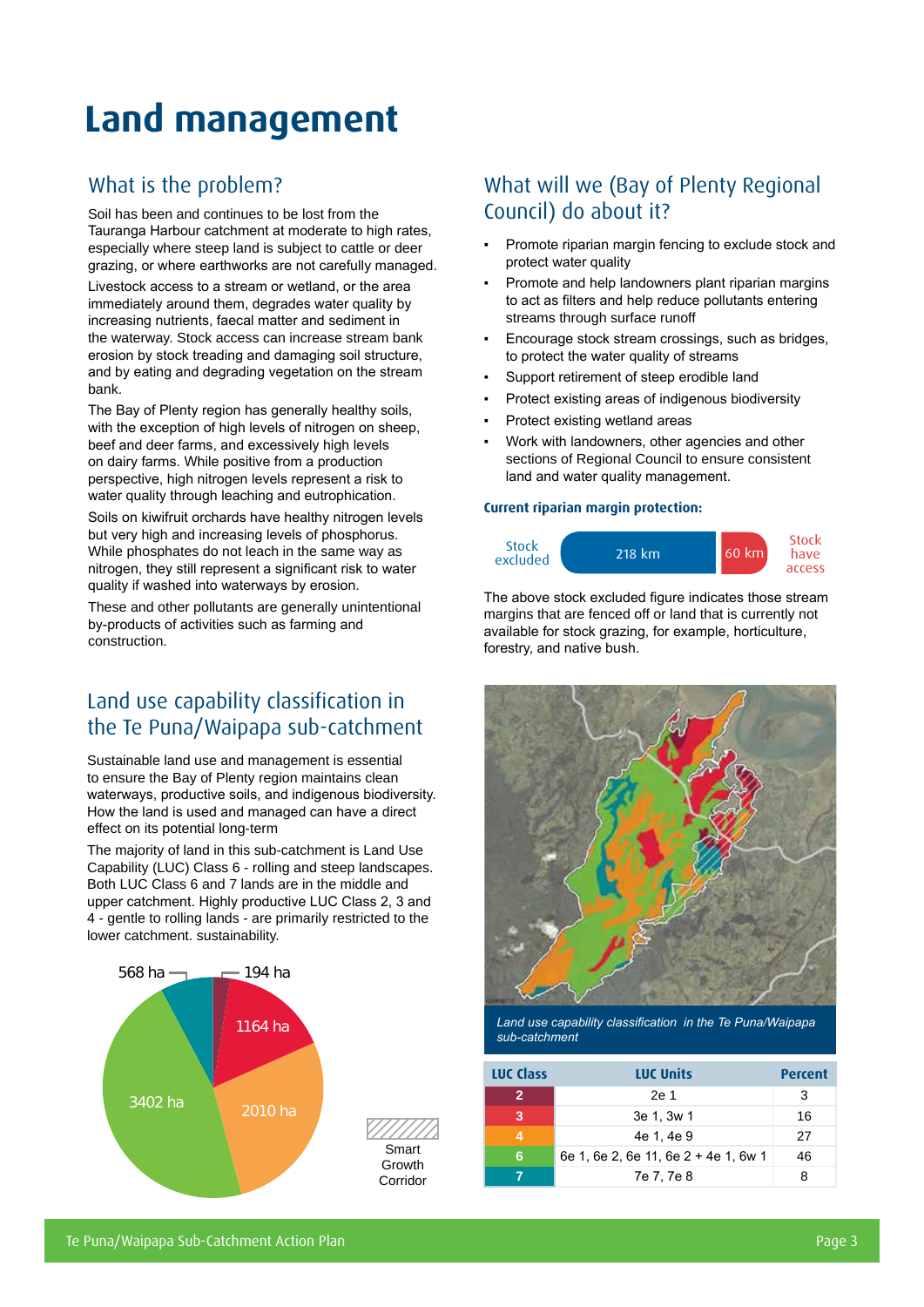### Erosion risk in the Te Puna/Waipapa sub-catchment

A high proportion of Land Use Capability Class 6 land in the Te Puna/Waipapa sub-catchment is medium risk erosion-prone land due to pastoral land use.





## Land cover in the Te Puna/Waipapa sub-catchment



*Land cover in the Te Puna/Waipapa sub-catchment*

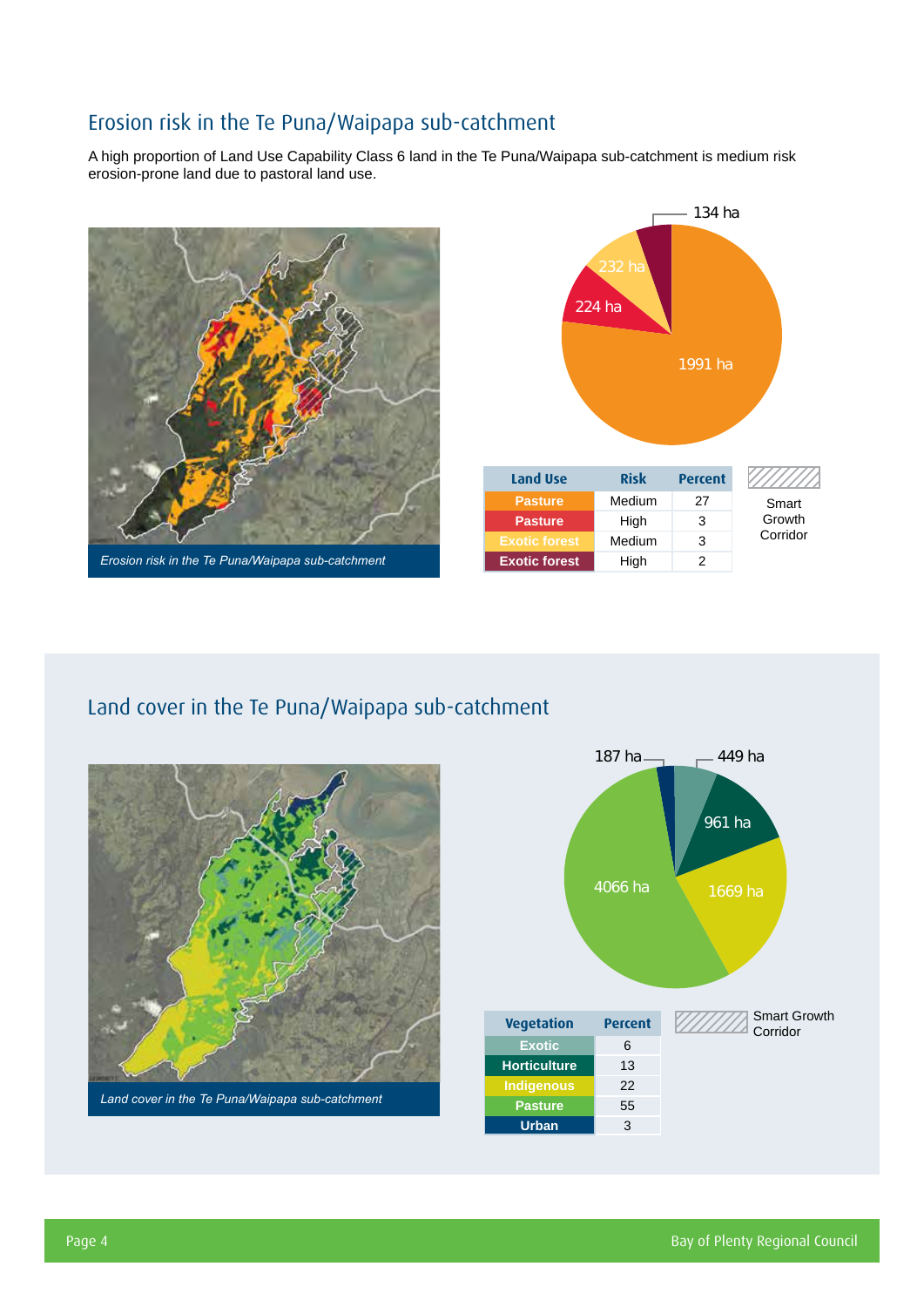### Existing protection status in the Te Puna/Waipapa sub-catchment



*Existing protection status in the Te Puna/Waipapa sub-catchment*



| Class                   | <b>Percent</b> |
|-------------------------|----------------|
| <b>DOC Reserve</b>      | 10             |
| <b>BOPRC Covenant</b>   | 1              |
| Nga Whenua Rāhui        | 4              |
| QEII                    | 0.3            |
| <b>District Reserve</b> | 2              |
| <b>WBOPDC Covenant</b>  | 3              |

#### Growth Corridor

## **Land management survey 2011**

### Field work

In developing the Te Puna/Waipapa Sub-Catchment Action Plan, Bay of Plenty Regional Council undertook field surveys of 69 properties in the catchment area between April and October 2011. The properties surveyed covered 46 percent of the catchment. Priority was given to large properties that had waterways flowing through them or along their boundary. Areas with formal protection were not surveyed as they already have management plans in place. Field work included an assessment of land use, stream margins, erosion features and biodiversity features.

The table summarises the field work undertaken:

| Land use                        | Type and rationale<br>Land Use Capability classification based<br>on physical resources present                                                                                                                     |
|---------------------------------|---------------------------------------------------------------------------------------------------------------------------------------------------------------------------------------------------------------------|
| <b>Stream</b><br>margins        | Protection measures (if any) in place<br>General condition and upkeep<br>٠<br>Estimated length (both protected and<br>unprotected)<br>GPS track of any stream channels not<br>٠<br>evident in the GIS database maps |
| <b>Erosion</b><br>features      | Estimated size and trend direction<br>Photographs and GPS points (either at<br>feature or where the photo was taken)                                                                                                |
| <b>Biodiversity</b><br>features | Estimated extent of land area covered<br>and the type of vegetation (e.g. native,<br>introduced species)                                                                                                            |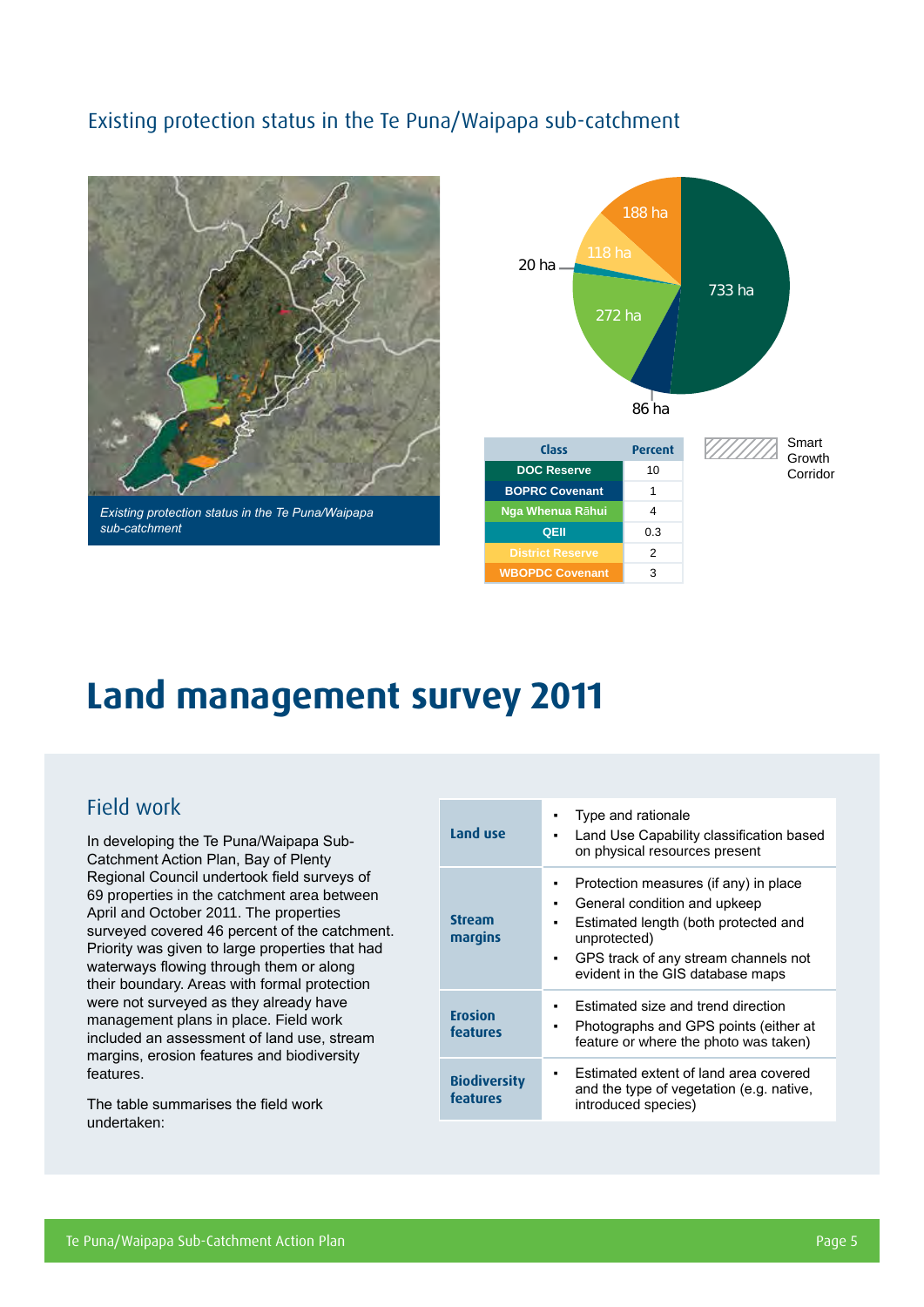## Land owner feedback

Bay of Plenty Regional Council, NZ Landcare Trust and Department of Conservation held a meeting with land owners on 20 September 2011. The meeting gathered their concerns, challenges and priorities.

#### **Priority 1 – Sediment control**

- Mangroves: Hand removal of seedlings to historic levels. Control the cause, not the symptom.
- Sediment control and erosion management: keep own dirt at home, Tauranga Harbour water quality.

#### **Priority 2 – Education**

- Getting landowners on-board for action i.e. education on covenants, etc.
- List of suitable plants to use in riparian strips.
- Rigorous scientific input needed.
- How to determine size of water courses to be fenced and protected.
- Practical solutions to water issues available.
- Public understanding about the differences between esplanade reserves and riparian margins; public access areas vs private protection areas.

#### **Priority 3 – Water quality**

- Water quality: nutrients, pathogens, chemicals, leaching from septic tanks.
- Run-off: wastewater, pasture, farm tracks, cultivated areas. Interception and filtering.
- Stormwater run-off rural and urban.
- Water run-off from solid surfaces e.g. roads.

#### **Priority 4 –** Riparian management

- Riparian strips. Fencing is a priority before planting.
- Interagency planning and coordinating. For example, Regional Council is promoting river and stream protection yet District Council is creating walkways along Esplanade Reserves. Conflict of people, dogs, access tracks, vegetation and birds.
- Land access (need roads to reach all streams) vital to stream protection.
- Soil erosion. Exclusion of stock and riparian planting of rivers and streams.
- Stock control in waterways.

#### **Priority 5 –** Economic and **Priority 9** – Soil contaminant

Fall-out of kiwifruit PSA: economic and environmental (chemical controls). Disposal of infected plants.

#### **Priority 6 – Native biodiversity**

- Native species (inconspicuous/little known species): where are they? Abundance? Viable populations? Diversity of habitat available? Monitoring needed.
- Fish passage.

#### **Priority 7 – Pests**

- Need more biological control of weeds: e.g. tobacco weed, gorse and wild kiwifruit, passionfruit and ginger.
- Control of pests: rats, possums, stoats etc along riparian strips of multiple ownership.
- Pest control such as rabbits, stoats, cats, invasive weed plants.
- Pest eradication using non-toxic methods.
- Control of weeds in fenced and protected areas ongoing cost of labour and chemicals.
- **Fall-out of kiwifruit PSA: economic and environmental** (chemical controls). Disposal of infected plants.

#### **Priority 8 –** Balance planning

- Balance is needed between the needs of people, a modern economy and conservation practices.
- Retain recreational possibilities.

#### **Priority 10 –** Protection of water supply

### Iwi/hapū feedback

The following iwi and hapū have an interest in the area:

- Iwi: Ngati Ranginui
- Hapū: Pirirakau, Ngati Taka

The following summarises land management issues raised by Pirirakau:

- The Pirirakau Hapū Environmental Management Plan "Nga Taonga Tuku Iho" serves as an important reference into the aspirations of Pirirakau within this catchment.
- It is important that the cultural history of Te Puna / Waipapa catchments is shared by the establishment of appropriate recreational infrastructure and restoration and protection of historical sites including inner harbour positioned urupa and artefacts in situ where appropriate.
- Where it is appropriate, recognition and inclusion is given to the Pirirakau identity and culture and promoted amongst agencies and local community as the tribal hapu of the area whilst noting Pirirakau is a hapu of Ngati Ranginui Iwi.
- It is important to have a balanced approach to pest management, so that Tangatawhenua have access to areas of larger pest animals such as pigs and deer and that those access areas are not decreased

in size, this provision is fundamental to the cultural practice of manaakitanga.

- Planners, consenting authorities and landowners do not award enough weight to the state of the environment.
- It is important that all water quality is maintained and enhanced to protect and promote marine environments, kaimoana and fresh water species.
- Where it is appropriate Tangatawhenua are included to participate in environmental enhancement opportunities and development.

The following summarises land management issues raised by Ngāti Taka:

• Hapu recognition.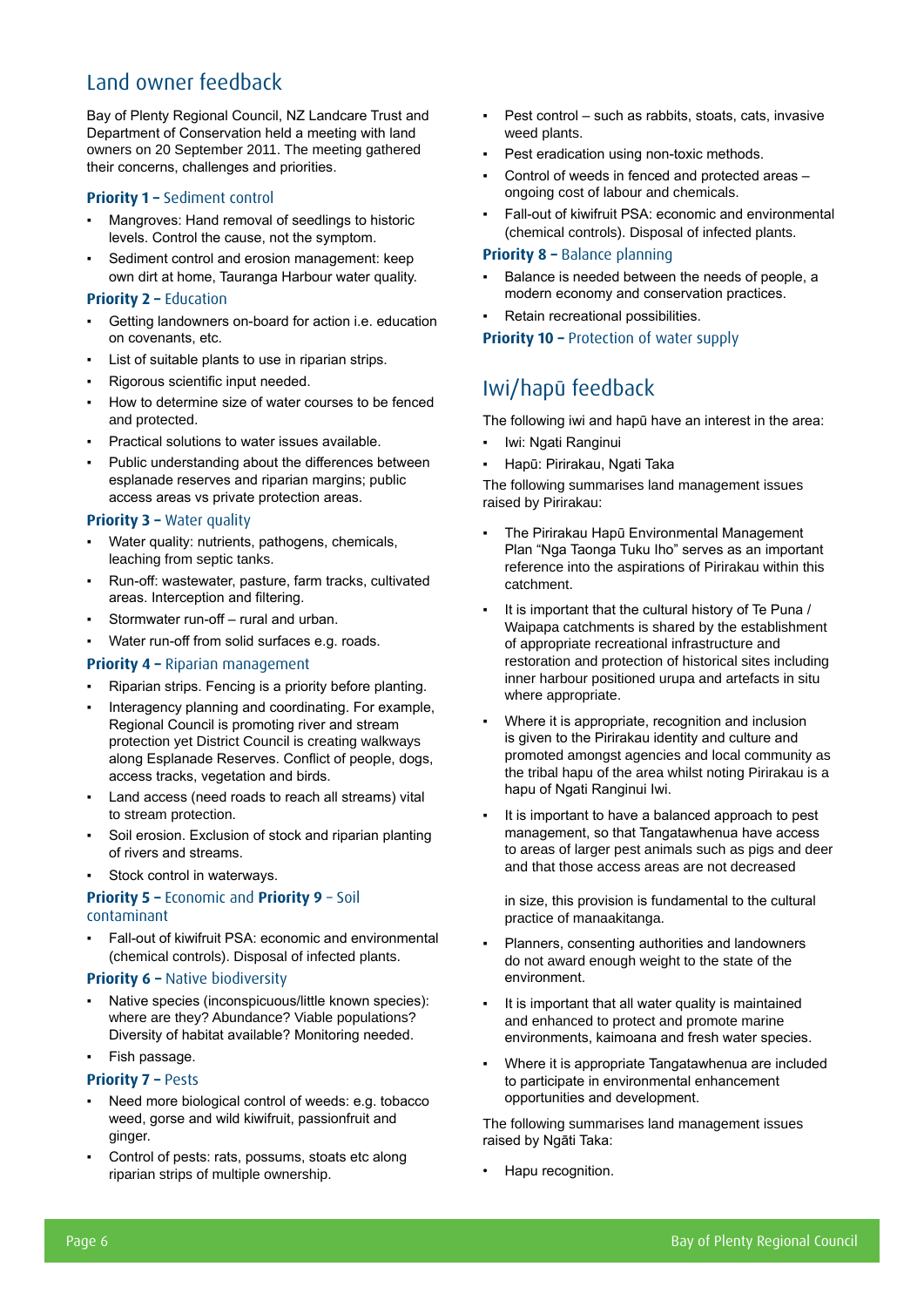- Recognition of cultural sites.
- Loss of knowledge of cultural sites.
- Protection of sites of cultural and traditional values and use e.g wetlands.
- Support for development of Hapu Environmental Plans including developing relationships and development of monitoring tools for a Māori Cultural Health Index e.g mahinga mataitai (key species as indicators of environmental health).
- Sedimentation.
- Water quality.
- Land management- riparian margins protection.
- Effects on kaimoana protection of indicator taonga species and the foodwebs that support these species through a holistic, catchment–based approach.
- Erosion.
- Biosecurity.
- Recognition of the link between environmental effects and social aspects of the hapu.

## **Actions**

Three main land management issues were identified, common to the surveyed properties, in the Te Puna/Waipapa Sub-Catchment. These are set out in the table below.

| <b>Actions</b>                                                                                                                                                                                                                                                                                                                                                                                                                                                                                                                                                                                                                                                                                          | <b>Milestones</b>                                                                                                                                               | Who is involved?                                                                                                                                                                                                                                                   |  |  |  |
|---------------------------------------------------------------------------------------------------------------------------------------------------------------------------------------------------------------------------------------------------------------------------------------------------------------------------------------------------------------------------------------------------------------------------------------------------------------------------------------------------------------------------------------------------------------------------------------------------------------------------------------------------------------------------------------------------------|-----------------------------------------------------------------------------------------------------------------------------------------------------------------|--------------------------------------------------------------------------------------------------------------------------------------------------------------------------------------------------------------------------------------------------------------------|--|--|--|
| <b>Improving riparian protection</b><br>Work with landowners to apply sustainable land use methods and practices<br>to maintain and/or repair streambanks and to improve water quality.<br>Completely remove stock access to streams, fence remaining 60 km and<br>$\blacksquare$<br>instigate planting of riparian margins to eliminate the effects of livestock,<br>polluted water runoff and erosion.<br>Instigate necessary remedial works to stream margins such as bank re-<br>$\blacksquare$<br>contouring, riparian planting and engineering works using relevant legislation<br>relating to riparian management.<br>Tailor site specific solutions.                                            | 2 km of new<br>riparian fencing<br>per year<br>1 km of riparian<br>planting per<br>year                                                                         | Bay of Plenty<br>$\blacksquare$<br><b>Regional Council</b><br>Landowners<br>Western Bay of<br><b>Plenty District</b><br>Council<br>NZ Landcare<br>$\blacksquare$<br>Trust working with<br>community care<br>groups                                                 |  |  |  |
| Improve erosion control and appropriate land use practices<br>Apply property level management plans to LUC class 6 and 7 pastoral and<br>٠<br>forestry land that has been identified as eroding or at risk of eroding.<br>Promote the need for land use change on LUC class 7 land pastoral land -<br>٠<br>advocate land retirement, forestry and suitable stock regimes.<br>Work with landowners to apply soil and water conservation methods and<br>٠<br>good land management practice to maintain and/or repair landscapes.<br>Increase awareness of impacts of cattle and deer at high stocking rates on<br>steeper slopes.<br>Encourage landowners to apply appropriate land management practices. | 57 properties<br>with 'at risk'<br>land have<br>management<br>plans by 2022                                                                                     | Bay of Plenty<br>$\blacksquare$<br>Regional Council<br>Landowners<br>Western Bay of<br><b>Plenty District</b><br>Council<br>Department of<br>$\blacksquare$<br>Conservation<br>NZ Landcare<br>$\blacksquare$<br>Trust working with<br>community care<br>groups     |  |  |  |
| <b>Improve biodiversity protection and enhancement</b><br>Advocate further covenanted areas within the sub-catchment<br>Continue tree planting on private land in native or non-invasive exotic<br>$\blacksquare$<br>species<br>Liaise with Waikato Regional Council and Department of Conservation on<br>٠<br>coordinating management of the Kaimai Mamaku Range and its catchments<br>as part of the Kaimai Catchments Project<br>Work with landowners and community groups to protect identified<br>biodiversity areas in the sub-catchment by establishing native plant<br>populations and controlling nuisance populations of pest plants and animals.                                             | By 2022 an<br>additional<br>28 sites,<br>including the<br>1 High Value<br>Ecological site,<br>are managed<br>for biodiversity<br>protection and<br>enhancement. | Bay of Plenty<br>٠<br><b>Regional Council</b><br>Landowners<br>Western Bay of<br><b>Plenty District</b><br>Council<br>Department of<br>$\blacksquare$<br>Conservation<br>Community care<br>groups<br>NZ Landcare<br>Trust working with<br>community care<br>groups |  |  |  |